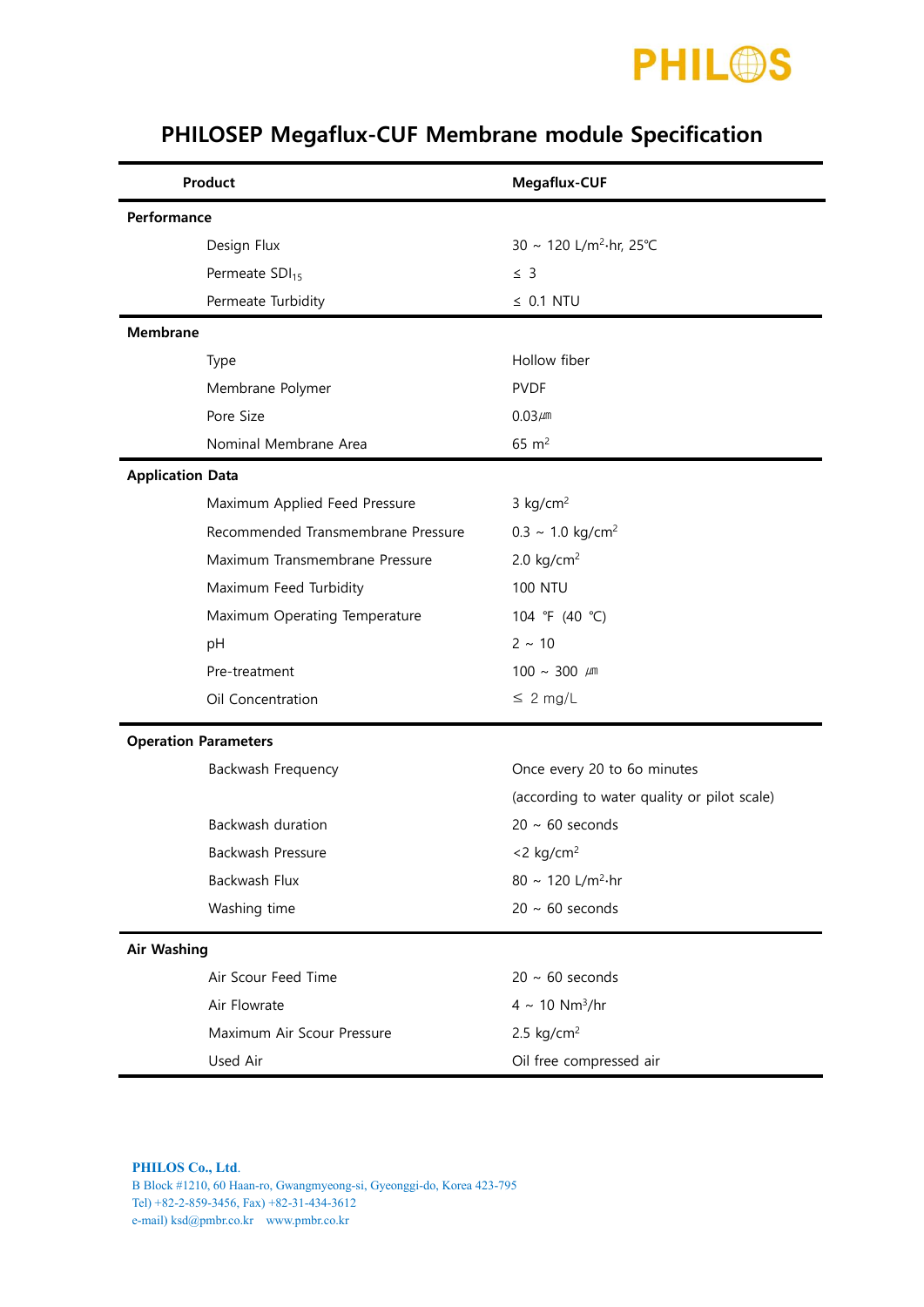

| <b>Chemical Enhanced Back Wash (CEB)</b> |                                                                  |  |  |  |  |
|------------------------------------------|------------------------------------------------------------------|--|--|--|--|
| Backwash Cycle                           | 12 to 24 hours each time                                         |  |  |  |  |
|                                          | (depends on raw water quality or pilot quality)                  |  |  |  |  |
| Back wash chemical                       | 0.1% HCL (Increase/ Decrease depends on raw                      |  |  |  |  |
|                                          | water quality or pilot quality)                                  |  |  |  |  |
|                                          | 0.05% NaOH + 0.1% NaClO (Increase/ Decrease                      |  |  |  |  |
|                                          | depends on raw water quality or pilot quality)                   |  |  |  |  |
|                                          |                                                                  |  |  |  |  |
| <b>Chemical Cleaning</b>                 |                                                                  |  |  |  |  |
| Conditions                               | When the transmembrane pressure is 0.8                           |  |  |  |  |
|                                          | kg/cm <sup>2</sup> ~1kg/cm <sup>2</sup> greater than the initial |  |  |  |  |
|                                          | operating pressure, and cannot be recovered by                   |  |  |  |  |
|                                          | backwash, air scour and chemical enhanced                        |  |  |  |  |
|                                          | backwashing then chemical cleaning should be                     |  |  |  |  |
|                                          | done.                                                            |  |  |  |  |
| Time                                     | 60-90 minutes                                                    |  |  |  |  |
| Chemical                                 | Inorganic : 1-2% Oxalic acid or 1~2% Citric acid                 |  |  |  |  |
|                                          | Organic: 0.1% NaOH + 0.2% NaClO                                  |  |  |  |  |
| Flow                                     | $1.0 \sim 2.0 \text{ m}^3/\text{hr}$                             |  |  |  |  |
| Temperature                              | $30 \sim 35 °C$                                                  |  |  |  |  |
|                                          |                                                                  |  |  |  |  |



| $\Phi$ (mm) | H(mm) | Port Size                | Weight(kg) |
|-------------|-------|--------------------------|------------|
| 216.3       | 2,229 | $\overline{\phantom{a}}$ | 80(wet)    |